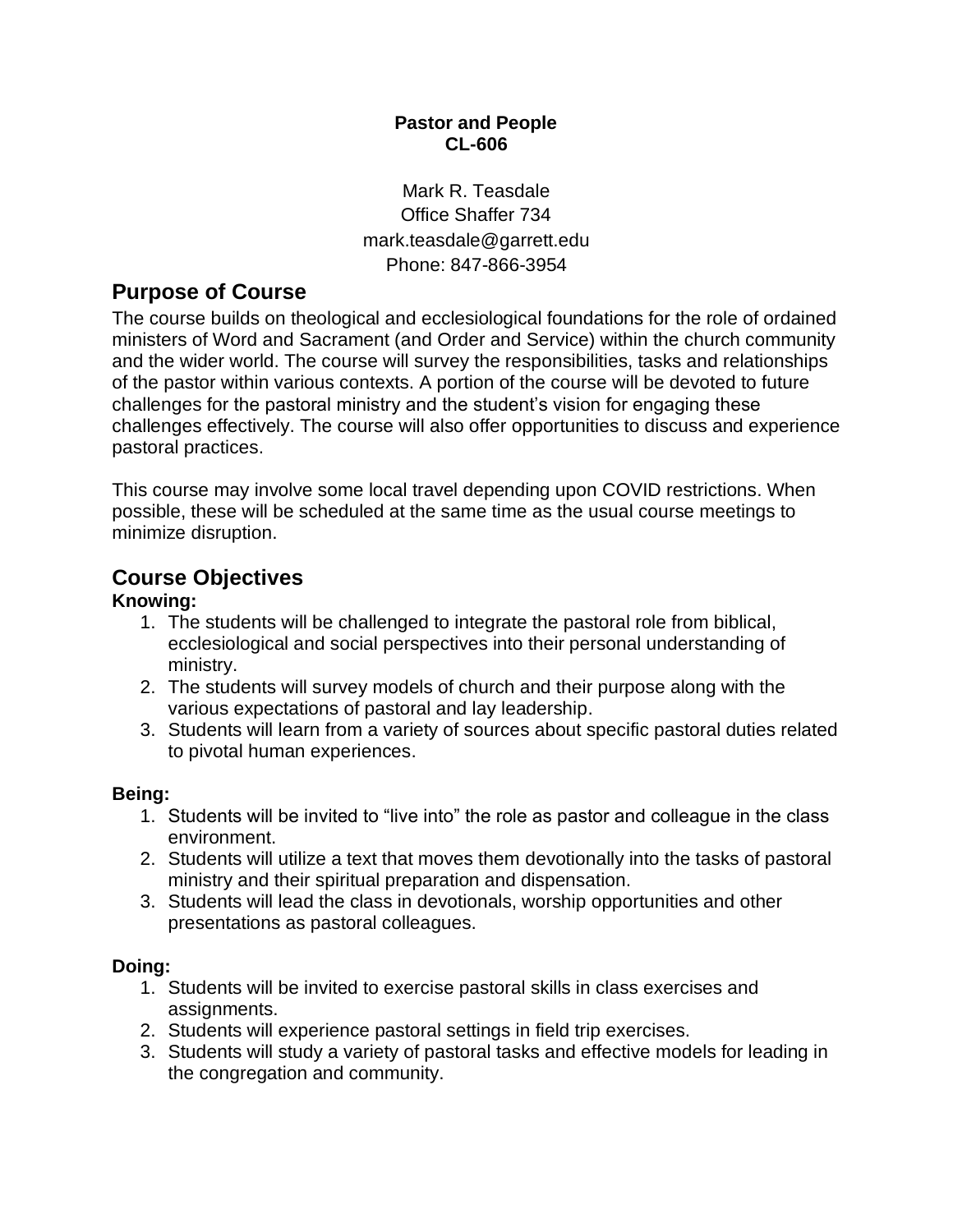## **Structure of Course**

This course will include substantial student participation as well as some local travel (pending COVID restrictions).

The course will be divided into four sections. Notice that course participation and student leadership is both expected and counts toward the final grade.

- 1. Group reflection on John Wesley's journal (led by the professor, but student participation is expected—see assignments below)
- 2. Discussion of the readings for the week (student led—see assignments below)
- 3. Lecture on the topic of the week (by the professor)
- 4. Closing devotional (student led—see assignments below)

Local travel, if possible, will include trips to locations where pastors may be expected to do ministry in the larger community. Participation in these trips is mandatory. Every effort will be made to schedule the trips during the normal class time. Depending on availability, these trips could be to places like a hospital, a funeral home, or a police station. The actual dates, times, and locations of the trips will be confirmed approximately a month before the class goes on them.

## **Academic Policies**

All students are required to abide by the academic policies detailed in the Academic Handbook for the current academic year. The following policies are of particular importance to the successful completion of one's coursework:

#### **Writing**

- **Academic integrity and plagiarism:** (See 19-20 Handbook, 12, 78-83) All professors are required to respond to all suspected incidents of academic dishonesty, especially plagiarism. Repeated incidents of plagiarism or academic dishonesty may result in dismissal from the school.
- **Writing and citations:** The Turabian Manual for Writers and the Chicago Manual of Style footnote/bibliography format provide the standard formats for all introductory courses. Basic information on these formats is available online here. In advanced courses an instructor may require another style guide appropriate to the discipline (such as APA). (19-20 Handbook, 84)
- **Writing Support:** The Writing Center at Garrett-Evangelical offers programs to support all students' theological research and writing. See https://www.garrett.edu/studentlife/student-services "Writing Center" for more detailed information.

#### **Attendance and Class Participation**

• **Inclusivity/Diversity:** The basic commitments of the seminary to mutual love and searching for the truth in Christ lead to a principle that in the classroom and in course assignments, persons are always to be respected and ideas are to be freely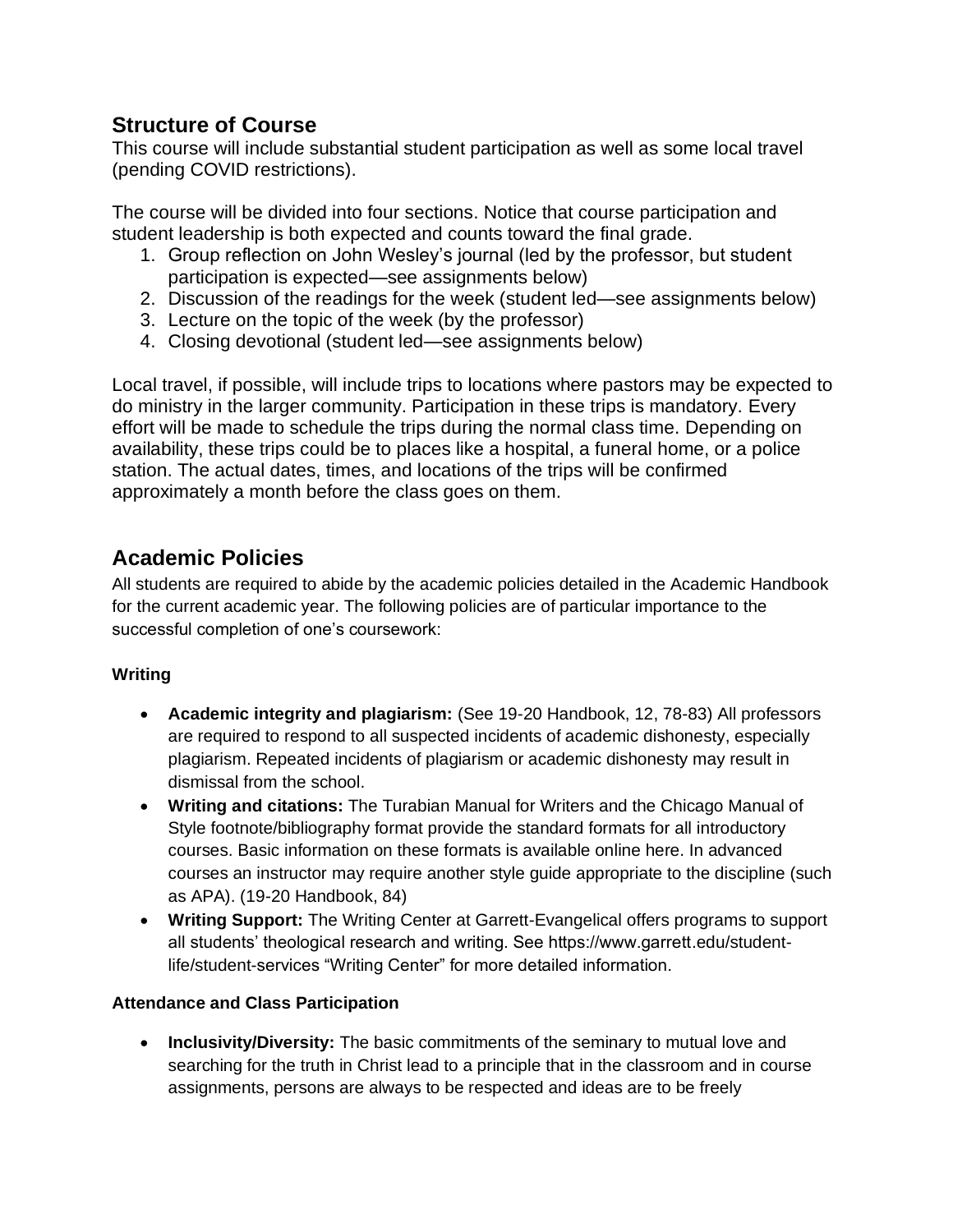discussed....All participants in the teaching-learning process have an obligation to honor and respect varying perspectives on relevant issues. (See 19-20 Handbook, 9)

- **Attendance and lateness policies:** Attendance is required. Students who miss more than 20% of the class sessions (e.g., more than 2 classes in the weekly schedule, a proportionate amount for other class formats) should not expect to pass the class. (19- 20 Handbook, 19)
- Some faculty may limit on the usage of electronic devices such as cell phones during class. At the least, all cell phones should be silenced during the whole of a class session.

#### **Academic Accommodations**

- Student accommodations for documented conditions should be developed and requested before the beginning of the semester. See the Accessibility, Special Needs, and Disabilities policy and process set out in the Academic Handbook (19-20 Handbook, 12). Such accommodations are developed in consultation with the Registrar.
- **Extensions:** For Masters students, extensions, if granted, are normally for four weeks following the last day of class in spring and fall semesters or the final due date for coursework for January and summer terms. Extensions may not exceed three months following the end of the term. (19-20 Handbook, 20)

# **Course Policies**

1. **Excellence in Writing**: Even though this is an UM Studies course, everything you have learned about good writing style still counts! Obtuse or inelegant writing in your essays will be reason for a reduced grade. If you need help with your writing, please contact the instructor.

2. **Intellectual Virtue**: We are striving not only to learn about a subject, but to sharpen our abilities to think critically. To do this, we must practice intellectual virtue by being open-minded, straightforward and thoughtful in our spoken and written work. We show our Christian scholarship not only by considering issues and questions that are central to our faith, but by being careful and respectful in our treatment of the authors of our texts, the ideas we discuss, and the thoughts of our fellow classmates.

3. **Late Work**: Late work is not accepted in this course.

## **Texts**

*The Book of Discipline of the United Methodist Church 2016*. Nashville: United Methodist Publishing House, 2016. ISBN-13: 9781501833212. \$24.00. Available free online at:

[https://www.cokesbury.com/forms/DynamicContent.aspx?id=87&pageid=920#9568.](https://www.cokesbury.com/forms/DynamicContent.aspx?id=87&pageid=920#9568)

- **If you are not United Methodist, use your denomination's law book instead.**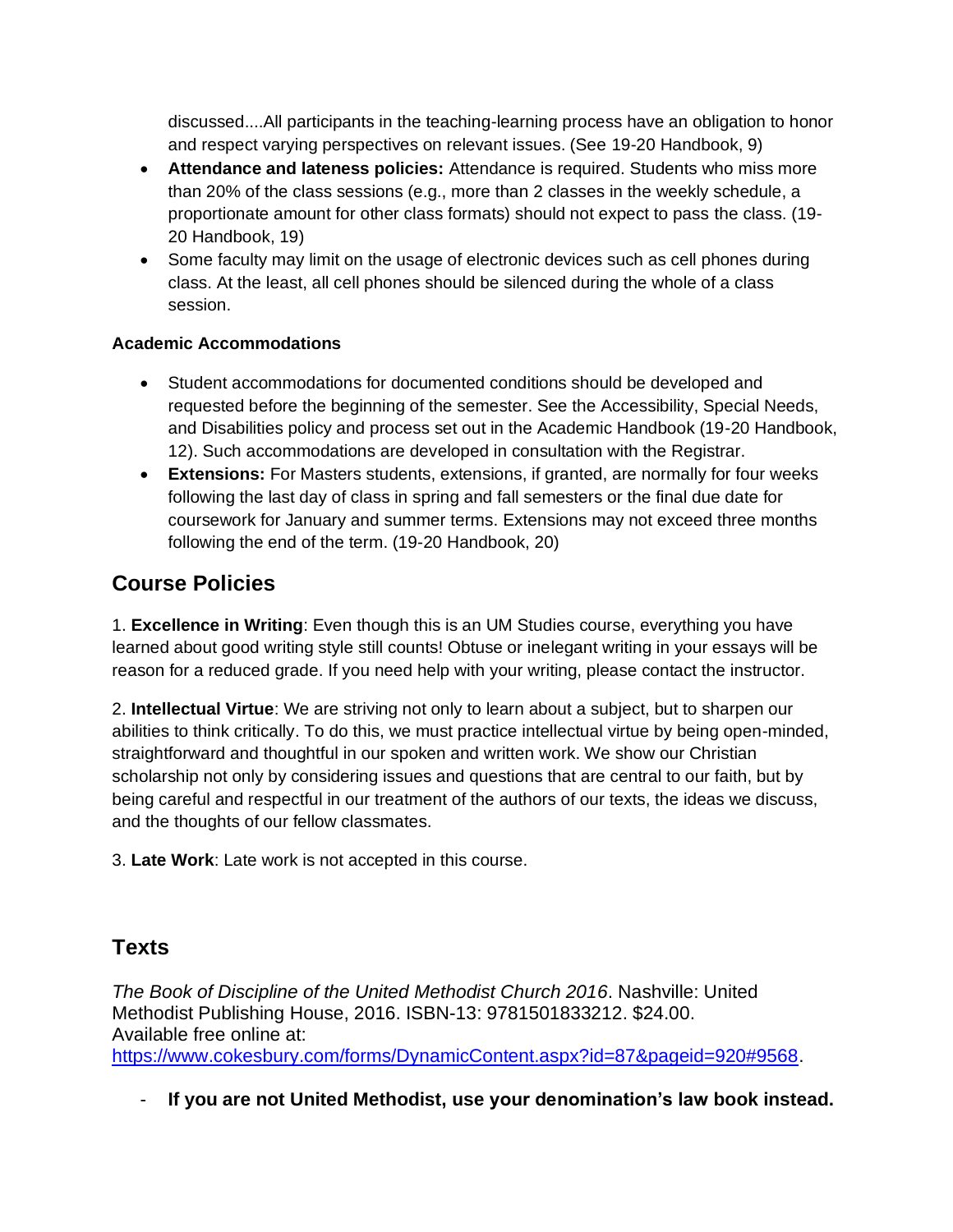Dickens, Charles. *Sunday Under Three Heads*. Project Gutenberg. [http://www.gutenberg.org/ebooks/922?msg=welcome\\_stranger](http://www.gutenberg.org/ebooks/922?msg=welcome_stranger) (free – can be downloaded or read online at this website)

Hall, Heidi. "Hard Job, High Calling," *Leadership Journal* vol 37, no. 1 (Winter 2016). <http://www.christianitytoday.com/le/2016/winter/hard-job-high-calling.html?paging=off>

- Poe, F. Douglas, Jr. and Jasmine Rose Smothers. *Not Safe for Church: Ten Commandments for Reaching New Generations*. Nashville: Abingdon Press, 2015. ISBN-13: 978-1-4267-7576-5. \$16.00.
- Potts, S.L. *How Not to Be a Broke Pastor*. Virginia Beach, VA: BrokePastor Press. ISBN-13: 978-0999473740. \$10.
- Wesley, John. *The Journal of John Wesley*, intro by Hugh Price Hughes, appreciation of the journal by Augustine Birrell, ed. Percy Livingstone Parker. Chicago: Moody Press, 1951. Free available on Moodle as a pdf.
- Wespath articles. <https://www.wespath.org/health-well-being/health-well-being-resources>. Multiple articles, all posted free on Moodle.

## **Assignments**

Students are expected to grow into the identity of pastor through this class. Other class members are colleagues together in this enterprise. Some class exercises will be in group or corporate situations, others will be in personal leadership. Students will be expected to present themselves in a pastoral manner. Students will be expected to commit themselves to a high standard resourcing each other as focusing on the expectations of the professor.

#### **1. Online devotions (15% of grade)**

Beginning the second week, each student or a student team will upload an online devotional based on the lectionary readings for the Sunday following. The common lectionary we will use can be found at [https://lectionary.library.vanderbilt.edu//.](https://lectionary.library.vanderbilt.edu/) Each devotional should last up to 15 minutes (and no more). The devotions should be focused on the work of pastoral development for the members of the class. Appropriate knowledge of colleagues is expected. It is expected that the scripture is a) well exegeted b) there is a clear hermeneutic of interpretation c) there is an awareness of the class context and spiritual progress d) the presenters evidence growth in their pastoral role. The exceptions to lectionary use are the classes before Veteran's Day and Thanksgiving. The expectations are the same, however the context for presentation would be a "public" and "civic" setting.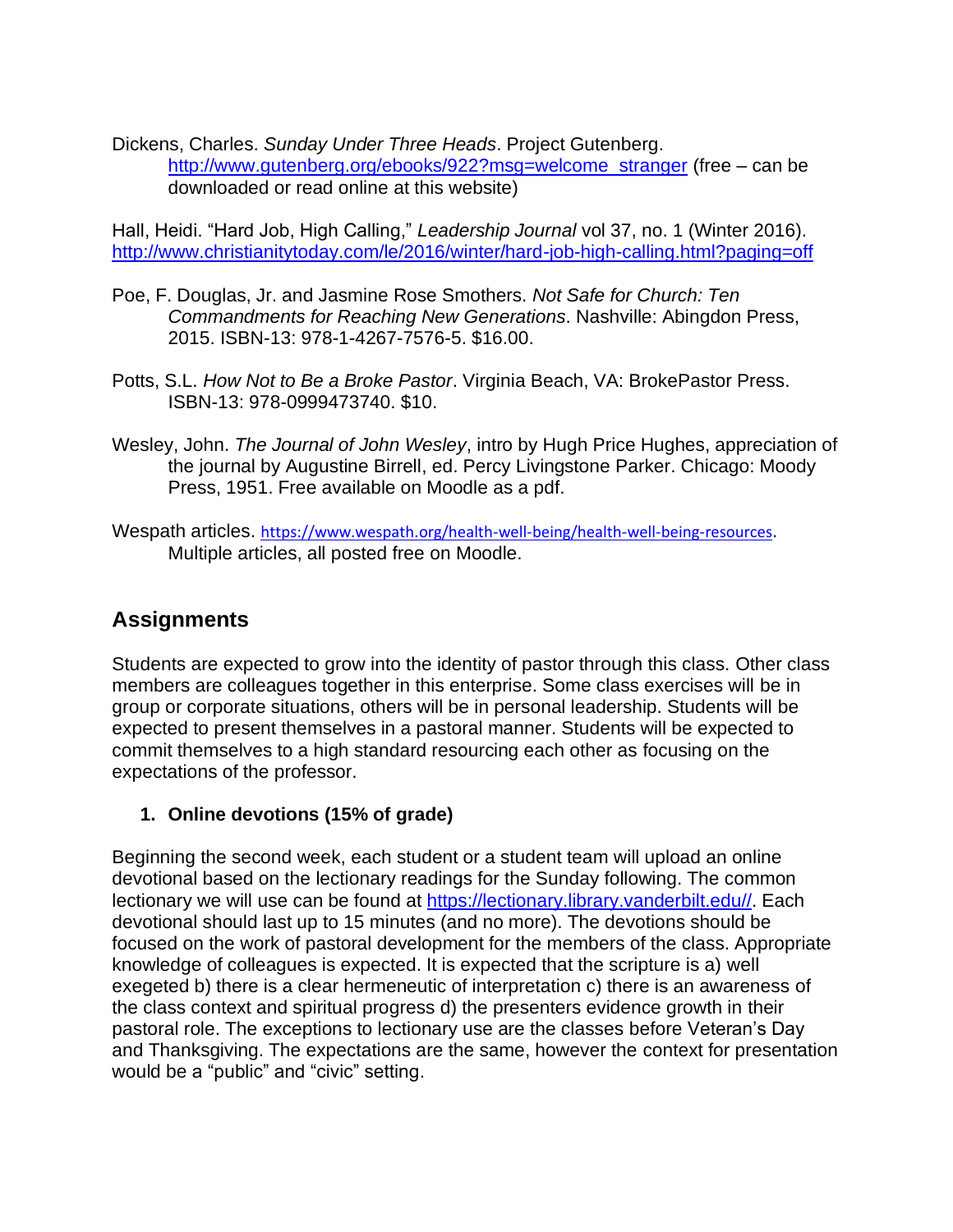### **2. Apprenticeship to John Wesley (35% of grade)**

Historically, pastors were trained as apprentices learning a craft, with the young pastor following a veteran pastor for one or more years before being credentialed to serve on their own. While we cannot set up this sort of apprenticeship in real life, you can develop a "paper apprenticeship" in this course. You will read a portion of John Wesley's Abridged Journal each week as a pdf and annotate it on Moodle. As you annotate it, please review the annotations others have left and interact with them. You do not have to respond to what everyone has written, but each week you should leave a minimum of 2 direct responses to the text and 3 responses to others in the class. More interaction with the text and classmates is welcome!

Your comments on the text should be written as if you are John Wesley's associate pastor who was accompanying him. What is he teaching you about being a pastor as you journey with him?

Your grade will be based on a) whether you have made at least the minimum number of posts each week, b) the quality of the posts. See the grading rubric for a sense of what a high quality post looks like.

This is an interactive asynchronous assignment meant to take at least one hour per week. It is due by the beginning of class each Tuesday morning.

### **3. Discussion Leaders (15% of grade)**

Beginning the second week of class a student team will lead discussion on the reading assigned for that week. This will begin with a fifteen-minute (and no more) synopsis of the reading for the week along with thoughts as to how the reading relates to the theme for the week. It will then move to a fifteen-minute discussion of the reading with the entire class. Everyone is expected to read all the assigned readings for each week so they can be part of these discussions.

#### **4. Final exercise (35% of grade)**

On the second to last week of class, you will be given a three-hour final exercise. In this exercise, you will be given a scenario you must assess and respond to as if you were the pastor of a local congregation. During the first hour, you will work through the case study alone. During the second hour you will share, review, and revise your thoughts in conversation with colleagues in the classroom. During the final hour, the class as a whole will share their ideas with the instructor. Each person in the class must participate in order to receive a grade.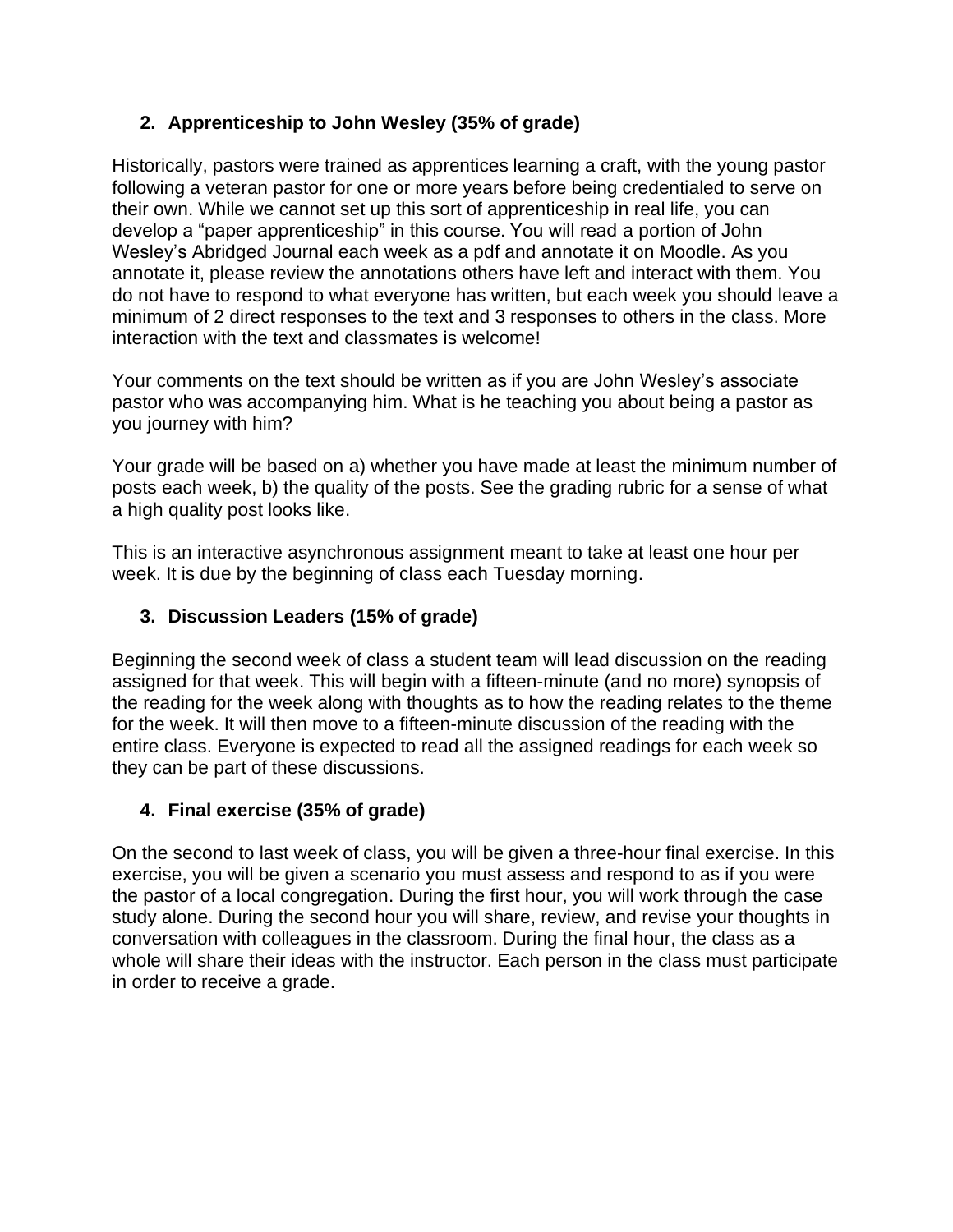## **Class Schedule**

| <b>Session 1: The Pastor and</b><br>God                                           | Bible; "Hard Job, High<br>Calling"                                                                                                                                                                                             | No Written Assignment                                                                                                                          |
|-----------------------------------------------------------------------------------|--------------------------------------------------------------------------------------------------------------------------------------------------------------------------------------------------------------------------------|------------------------------------------------------------------------------------------------------------------------------------------------|
| <b>Session 2: The Pastor and</b><br>Self                                          | Powe & Smothers, intro,<br>ch. 2; Denominational<br>Lawbook (most recent<br><b>Book of Discipline for UM</b><br>students) UMBoD 2016 ¶<br>120-143 (embody),                                                                    | Journal Entry: JW, 1-46<br>(chs. 1-2; Start on p. 1<br>"Wesley Begins His Work."<br>End when you reach<br>"Wesley Begins Field<br>Preaching.") |
| Session 3: The Pastor and<br>Family                                               | <b>Wespath Articles</b>                                                                                                                                                                                                        | Journal Entry: JW, 46-<br>104 (chs. 3-4; End when<br>you reach "Wesley<br><b>Refused Sacraments at</b><br>Epworth")                            |
| <b>Session 4: The Pastor and</b><br>the Denomination                              | Powe & Smothers, ch. 3;<br><b>Denominational Lawbook</b><br>(most recent Book of<br>Discipline for UM students)<br>UMBoD 2016 1 300-310<br>(esp. 310.1.d, 310.2.d),<br>324 (esp. 324.9), 328-330<br>(esp. 330.5), 332-336, 340 | Journal Entry: JW, 104-<br>146 (chs. 5-6; End when<br>you reach "Wesley and<br>Faith-Healing")                                                 |
| <b>Session 5: The Pastor and</b><br>the Congregation:<br>Administration           | Powe & Smothers, chs. 1,<br>6, 10, conc.                                                                                                                                                                                       | Journal Entry: JW, 146-<br>194 (chs. 7-8; End when<br>you reach "Wesley<br>Decides to Marry")                                                  |
| <b>Session 6: The Pastor and</b><br>the Congregation: Worship<br>and Celebration  | Powe & Smothers, ch. 4;<br>Dickens, entire                                                                                                                                                                                     | Journal Entry: JW, 194-<br>239 (chs. 9-10; End when<br>you reach "In Glasgow<br>Cathedral")                                                    |
| <b>Session 7: The Pastor and</b><br>the Congregation: Pastoral<br>Care and Safety | Powe & Smothers, ch. 8;<br>Book of Job, Luke 13,<br>John 11                                                                                                                                                                    | Journal Entry: JW, 239-<br>294 (chs. 11-12; End when<br>you reach "Wesley in<br>Abderdeen Again")                                              |
| Session 8: Field Trip to<br>Hospital/Funeral home?                                |                                                                                                                                                                                                                                | Journal Entry: JW, 294-<br>344 (chs. 13-14; End when<br>you reach "Wesley's Land-<br>Shark")                                                   |
| <b>Session 9: Field Trip to</b><br>Hospital/Funeral Home?                         |                                                                                                                                                                                                                                | Journal Entry: JW, 344-<br>394 (chs. 15-16)                                                                                                    |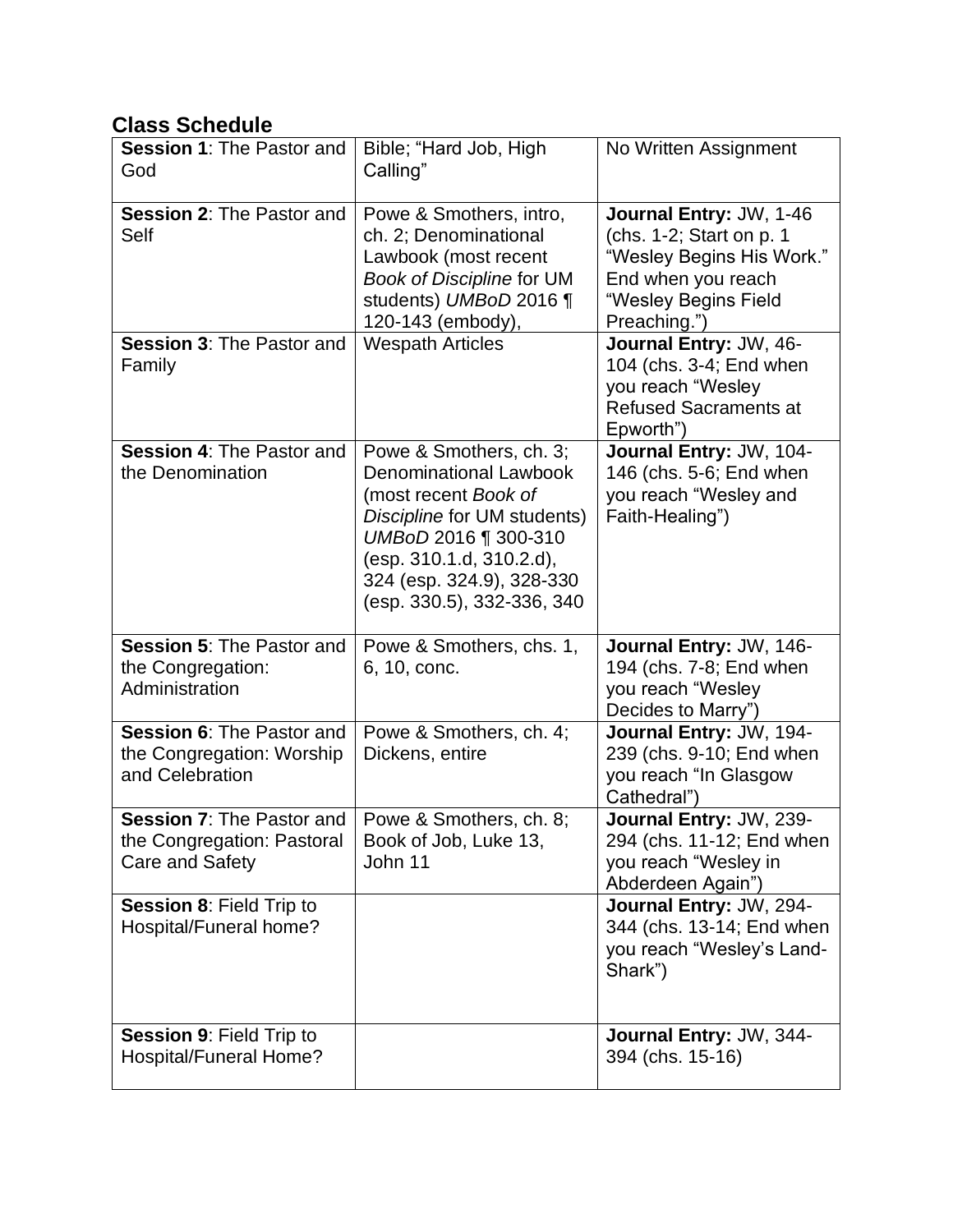| <b>Session 10: Field Trip to</b><br>Police Station/Jail?                     |                           | Journal Entry: JW, 394-<br>431 (chs. 17-18; End when<br>you reach "Wesley<br>Arrested in Edinburgh")                                                              |
|------------------------------------------------------------------------------|---------------------------|-------------------------------------------------------------------------------------------------------------------------------------------------------------------|
| <b>Session 11: The Pastor</b><br>and the World: Relating to<br>Culture       | Powe & Smothers, ch. 5, 7 | Journal Entry: JW, 431-<br>485, xxv-xxx (chs. 19-20;<br>After you read "Wesley's<br>Last Entries," go back to<br>the beginning and read<br>"Wesley's Last Hours") |
| <b>Session 12: Final Exercise</b>                                            |                           | No Written Assignment                                                                                                                                             |
| <b>Session 13: The Pastor</b><br>and the World: Taxes and<br><b>Finances</b> | Potts, entire             | No Written Assignment                                                                                                                                             |

# **How I Grade**

The following is a rubric that offers insight into how I grade all the assignments. Please notice that turning in work late or without following the directions provided in the syllabus leads to a failing grade.

Please notice, also, that it takes creative work to receive an "A." Work that shows a good grasp of material, but that is not creative in a way that looks to construct new pathways of learning and ministry, is worth a "B."

|                   | $Excellent - 100\%$                                                                                                         | Above Average -<br>85%                                                                                                                                                                                         | Average $-70%$                                                                                                                                           | Failing $-0\%$                                                                                                             |
|-------------------|-----------------------------------------------------------------------------------------------------------------------------|----------------------------------------------------------------------------------------------------------------------------------------------------------------------------------------------------------------|----------------------------------------------------------------------------------------------------------------------------------------------------------|----------------------------------------------------------------------------------------------------------------------------|
| <b>Timeliness</b> | The student turned in<br>the assignment by the<br>due date.                                                                 | N/A                                                                                                                                                                                                            | N/A                                                                                                                                                      | The assignment was<br>late. (This may cause a<br>failing grade for the<br>entire assignment.)                              |
| Writing           | The assignment is<br>virtually free of<br>grammatical errors,<br>typos, misspellings,<br>and other writing<br>inelegancies. | The assignment has a The assignment has<br>few grammatical<br>errors, typos,<br>misspellings, and<br>other writing<br>inelegancies, but they such that they are<br>do not impede<br>understanding the<br>text. | several grammatical<br>errors, typos,<br>misspellings, and other<br>writing inelegancies,<br>distracting but do not<br>impede understanding<br>the text. | The assignment has<br>several grammatical<br>errors, typos,<br>misspellings, and they<br>impede understanding<br>the text. |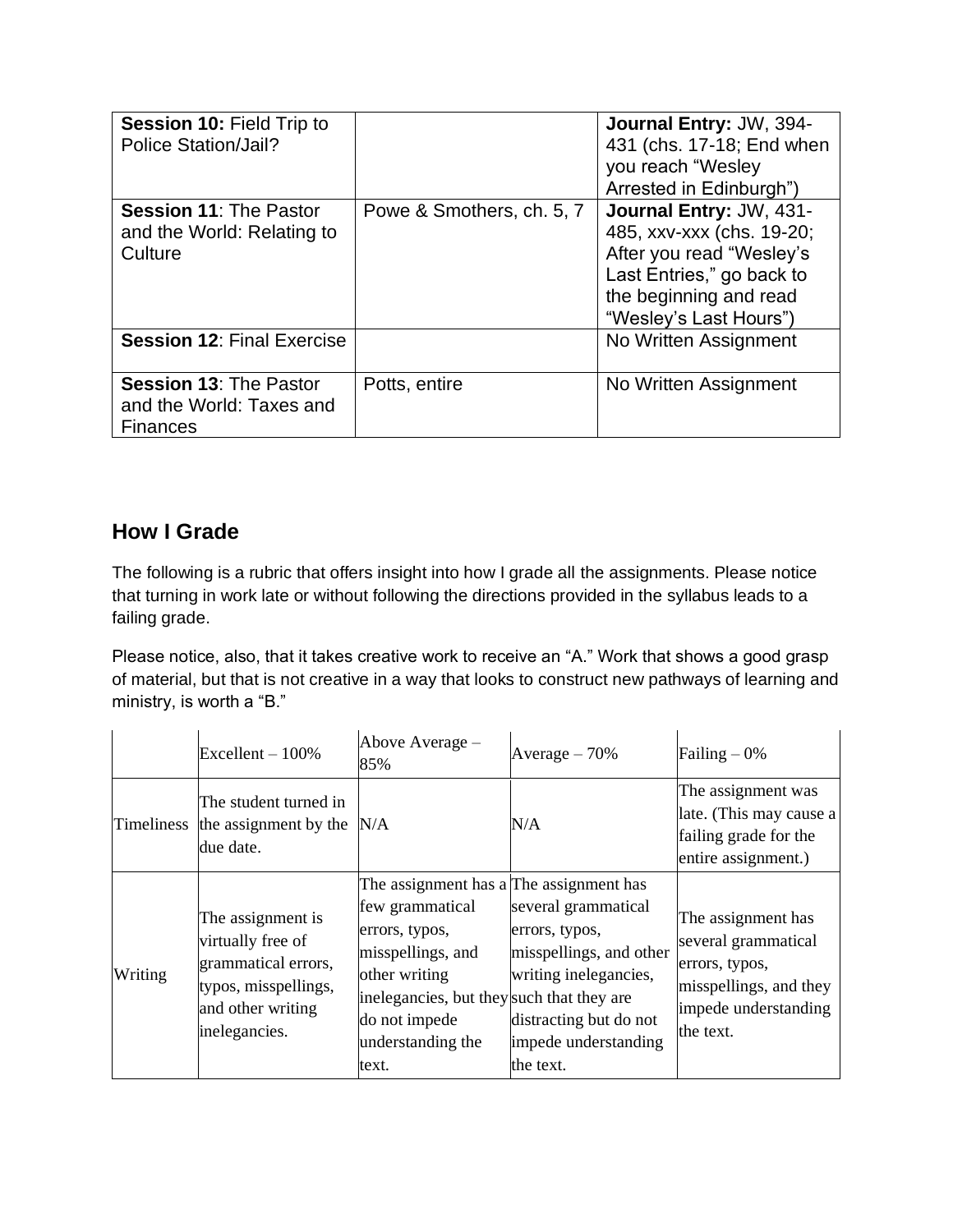| Followed<br><b>Directions</b> | The student followed<br>all the directions<br>provided by the<br>instructor in the<br>syllabus or online for<br>the assignment<br>(including word<br>counts, content,<br>format, etc.).                                                                             | The student followed<br>the directions in a<br>way that addressed<br>the core learning<br>objectives, but did<br>not follow the<br>logistical directions<br>(e.g., word counts,<br>outline of<br>assignment). | The student followed<br>the logistical directions<br>but did not address the<br>core learning<br>objectives.                                                                                                                                                                                                     | The student failed to<br>follow the logistical<br>and learning objective<br>directions provided by<br>the instructor in the<br>syllabus or online. |
|-------------------------------|---------------------------------------------------------------------------------------------------------------------------------------------------------------------------------------------------------------------------------------------------------------------|---------------------------------------------------------------------------------------------------------------------------------------------------------------------------------------------------------------|------------------------------------------------------------------------------------------------------------------------------------------------------------------------------------------------------------------------------------------------------------------------------------------------------------------|----------------------------------------------------------------------------------------------------------------------------------------------------|
| Coherence                     | There is a logical flow flow throughout the<br>throughout the<br>assignment such that it it is easily<br>is easily<br>understandable and<br>persuasive in the<br>points it makes.                                                                                   | There is a logical<br>assignment such that<br>understandable. It<br>may not be<br>persuasive in its<br>presentation,<br>however.                                                                              | There is an overall<br>logic apparent in the<br>assignment, though it<br>requires some effort to<br>grasp what the logic is.                                                                                                                                                                                     | There is no apparent<br>logic to the<br>assignment. It is<br>obtuse and difficult to<br>understand the points it<br>makes.                         |
| Content                       | The student clearly<br>interacts with the<br>course materials<br>(readings and<br>lectures),<br>demonstrating both<br>comprehension of the<br>material and offering<br>creative and<br>constructive insight<br>for further<br>conversation on the<br>topic at hand. | The student clearly<br>interacts with all the<br>course materials<br>(readings and<br>lectures) appropriate<br>to the topic,<br>demonstrating<br>comprehension of the<br>material.                            | The student clearly<br>interacts with only<br>some of the materials<br>appertaining to the<br>topic of the assignment, assignment either does<br>demonstrating<br>comprehension of the<br>material. Alternately,<br>the student uses the<br>appropriate materials,<br>but does not represent<br>them accurately. | The student's<br>not refer to any course<br>material or clearly<br>misunderstands the<br>material it does use.                                     |
|                               | The assignment is<br>academic in tone (or is academic in tone (or<br>appropriate to the<br>Collegiality intended audience),<br>inviting further<br>constructive<br>conversation on the                                                                              | The assignment is<br>is appropriate to the<br>intended audience),<br>though can<br>emphasize<br>deconstructive                                                                                                | The assignment is more The assignment is<br>conversational than<br>academic in tone (or is<br>not entirely appropriate intended audience)<br>to the intended<br>audience) and/or is<br>defensive about                                                                                                           | entirely informal (or is<br>inappropriate to the<br>and/or may be entirely<br>negative by attacking<br>others and resisting                        |